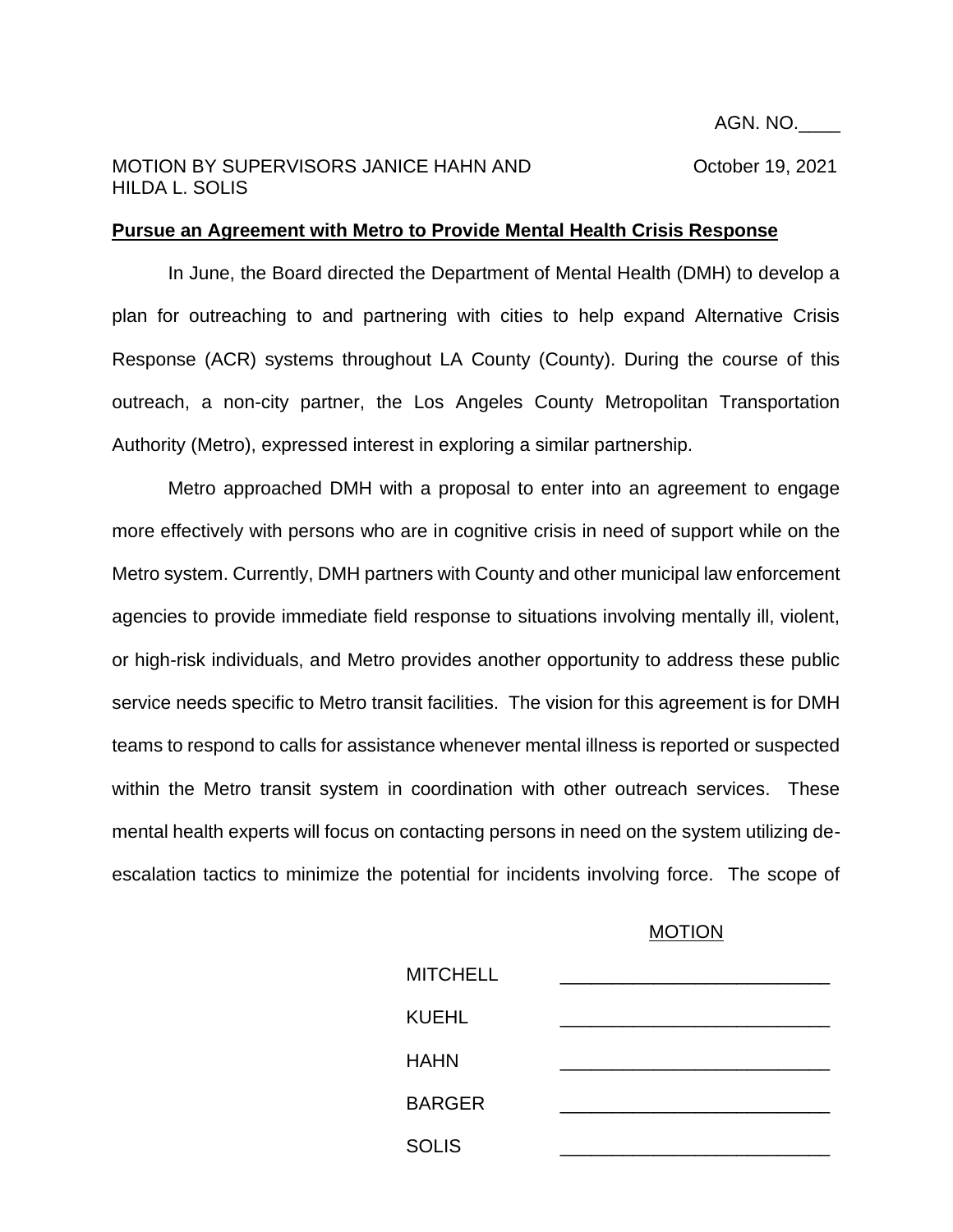work for this developing agreement will shift the primary responsibility for these contacts to the Department of Mental Health away from law enforcement.

Metro's goal is to reach an agreement with DMH by the end of the year to begin implementation January 2022 and to shift resources from existing law enforcement contracts that Metro has in place in support of this alternative solution in alignment with the vision of the Metro Board, the Metro CEO and the Metro Public Safety Advisory Committee. It is also worth noting that Metro already has an existing partnership with the County, specifically the Department of Health Services, for homeless outreach services in Metro areas, and so this would serve to expand Metro's partnership with the County to provide better services to those in need in Metro jurisdictions.

DMH operates co-response programs throughout the County, with teams consisting of one highly-trained law enforcement officer paired with one DMH-licensed mental health clinician to provide a specialized response to the highest-risk crises with the goal of diverting these individuals to treatment, minimizing uses of force and harmful outcomes, and mitigating incarceration and justice system involvement. DMH also operates a non-law enforcement mobile crisis response program (Psychiatric Mobile Response Teams or PMRT), with multidisciplinary teams consisting of at least one licensed mental health clinician and at least one other mental health professional, to provide care by default for individuals in crisis and in need of urgent in-person response.

Thus, DMH is well-positioned to partner with Metro on the development of a crisis response program dedicated to Metro areas, including co-response teams for the highestrisk crises but also non-law enforcement PMRT teams to provide default response to those in crisis, in addition to the existing County network. DMH should begin discussions with Metro as soon as possible to determine the terms of the agreement and collaborative services that will be provided.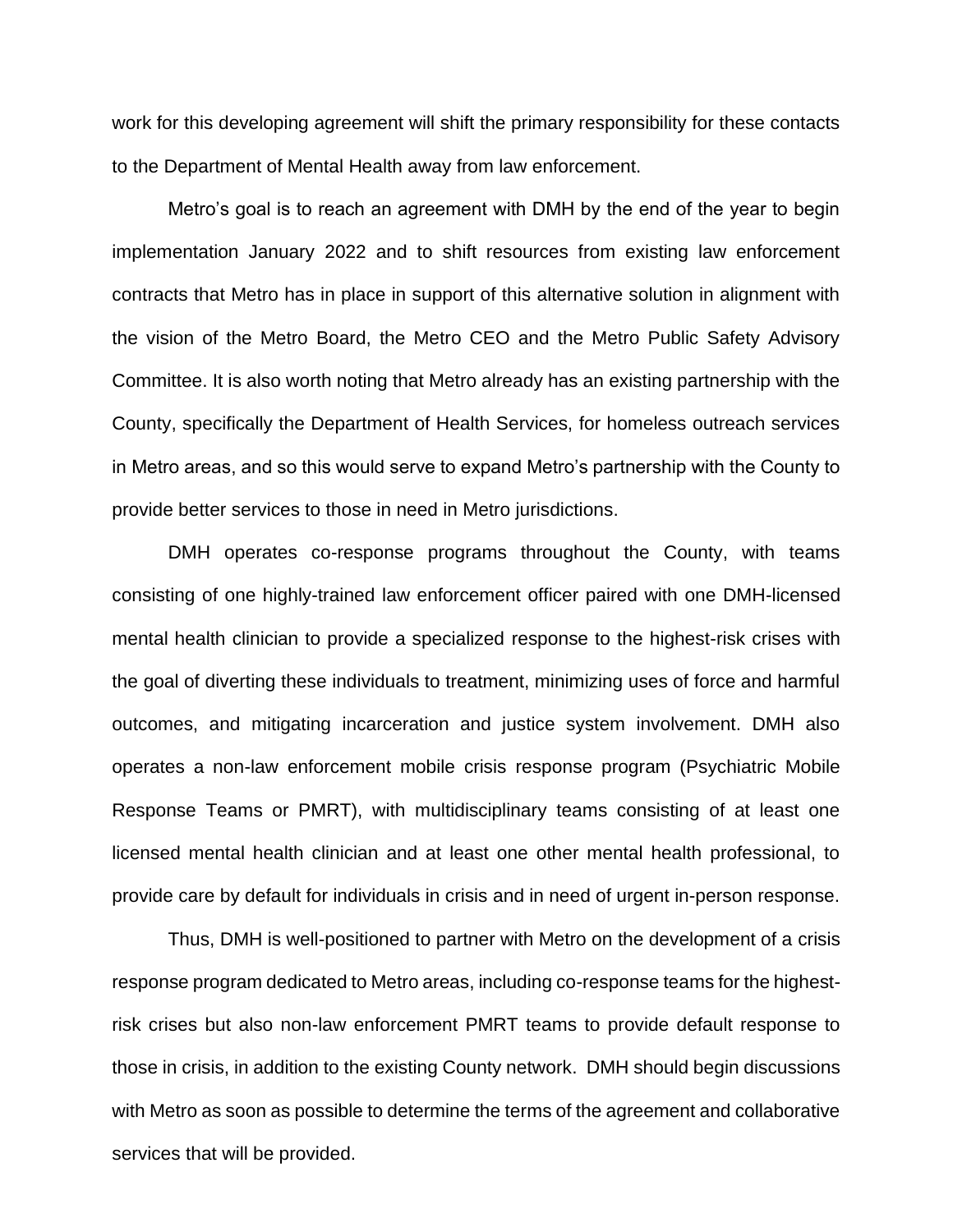## **WE, THEREFORE MOVE** that the Board of Supervisors:

- 1. Direct the Department of Mental Health (DMH), in coordination with County Counsel to work with Los Angeles County Metropolitan Transportation Authority (Metro) in negotiating an agreement stipulating the responsibilities of DMH and Metro in the execution and operation of co-response teams/psychiatric response team services. The scope of work for said agreement should be developed in partnership with and/or reviewed by Metro's Public Safety Advisory Committee.
- 2. Authorize the Director of DMH, or his designee, to sign and execute an agreement with Metro for a three-year term with an option to extend the term not to exceed a total of 6 years, if necessary; the agreement will be fully funded by Metro. Delegate authority to the Director of DMH, or his designee, to prepare, sign and execute future amendments to the agreement to: 1) revise the language of the agreement, including updates to reflect federal, State, and County regulatory and/or policy changes; 2) revise the annual funding amount; 3) add, delete, modify, or replace the service exhibits and/or statements of work; and 4) terminate the agreement with Metro in accordance with the agreement's termination provisions; with a prior review and approval as to form by County Counsel and prior notice to the Board and Chief Executive Officer (CEO).
- 3. Authorize DMH to accept funds from Metro upon execution of the agreement.
- 4. Direct DMH to explore the feasibility of using contracted providers/legal entities to operate additional psychiatric mobile response teams to meet the service needs of this agreement. Approve and authorize the Director of DMH, or his designee, to solicit and execute or amend existing contracts for the provision of operation of co-response teams/psychiatric response team services in amounts not to exceed